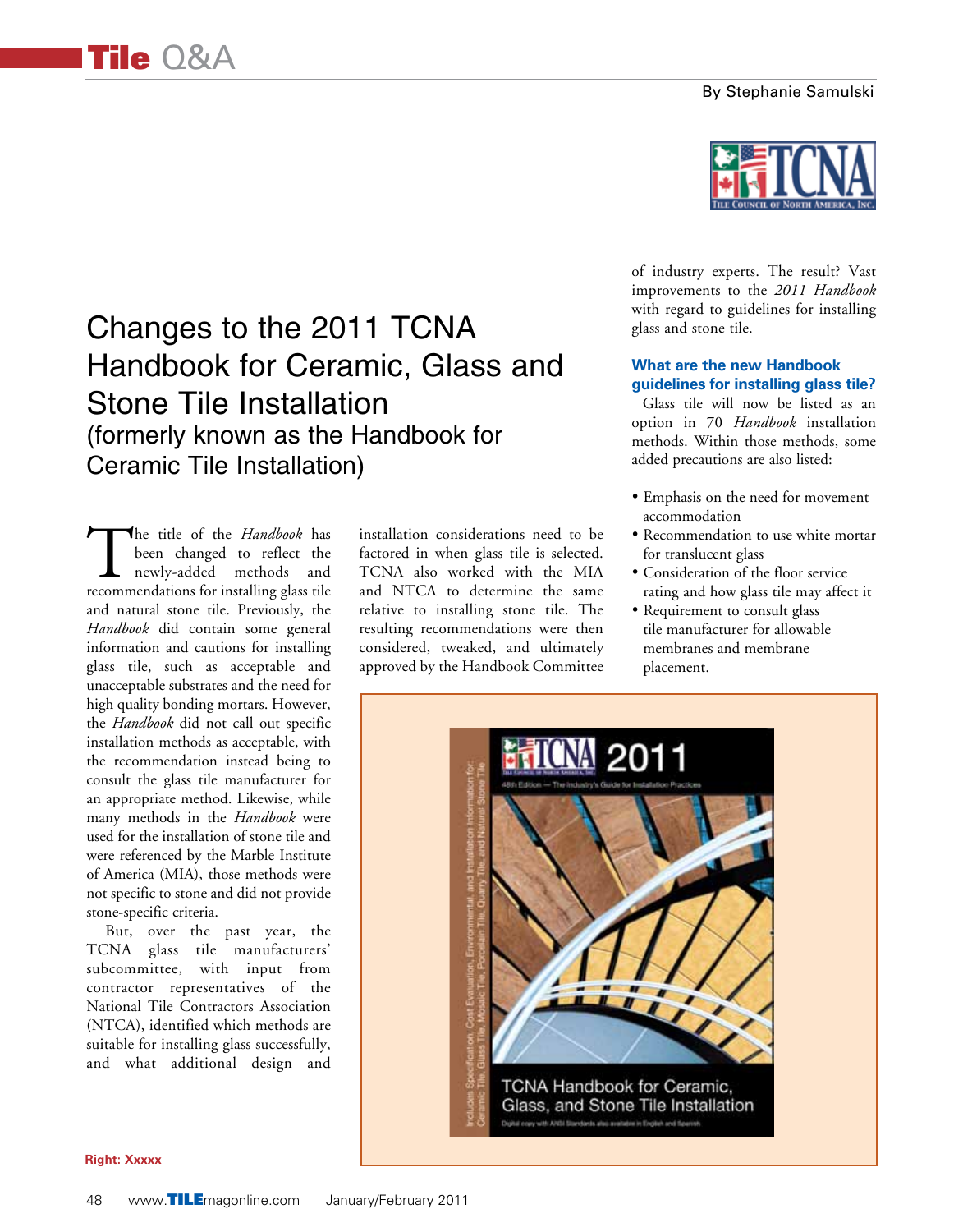Plus, the new *Handbook* includes a *Glass Tile Selection and Installation Guide*, which provides definitions and aesthetic expectations for glass tiles. For example, the guide explains, "many cast glass tile surfaces are wavy and slightly textured with inherent folds,

bubbles and creases" and "fused glass tile surfaces can be smooth, textured, uniform or non-uniform." This glass guide also provides expanded substrate recommendations, such as the need for substrates to be "sufficiently flat to allow uniform coverage and avoid excessive thin-set build-up" to avoid



**For stone floor installations, two layers of plywood are required if backer board will be used.**

cracks in the glass, and expanded recommendations for mortars and adhesives: "Some low temperature coated glass tiles are not intended for installation with cementitious materials. Cement mortar alkalinity may deteriorate those low temperature applied backings and increase the risk of delamination, particularly in wet or humid environments." Also, "due to the imperviousness of glass tile, setting materials may take longer to cure, particularly when also installed over an impervious substrate."

The glass guide also provides installation requirements, some of them heretofore lesser-known, even among seasoned installers:

- "With translucent glass tiles, setting material color and full coverage are essential; white is commonly recommended. Avoid using setting materials from different production batches and check for bag-to-bag color consistency."
- "For hollow-shaped pieces (v-cap, quarter round, crown caps, etc.), back-butter the tile but do not fill the cavity. Excess setting material

#### **Circle 16 on Information Card**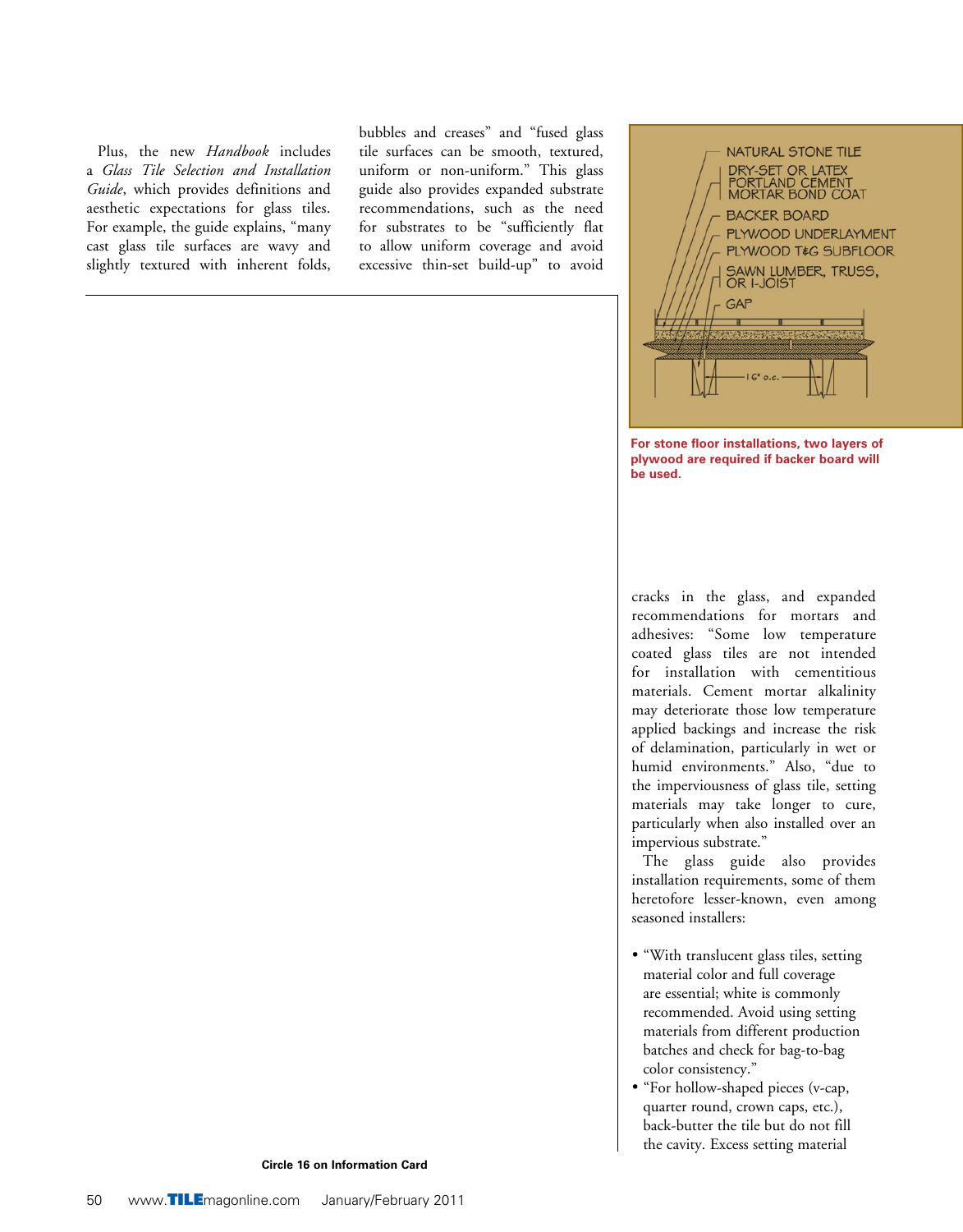can shrink and may cause cracking or ghosting."

## **What are the new Handbook guidelines for installing stone tile?**

Instead of incorporating stone information into existing methods, as was done for glass, separate stand-alone methods were created for installing natural stone tile, also called dimension stone. This approach was taken to provide the *Handbook* user clear insight into the difference between selecting engineered products like glass and ceramic tile, which can be manufactured to meet specified performance criteria, and harvested products, like stone, which cannot.

Consider the example above regarding service ratings for floor installations. Natural stone tiles range widely in performance. Some stones, for example many limestones, are softer than typical ceramic tiles and would be expected to break and show abrasion more easily. But other stones would perform as well as ceramic on a floor. The one

Instead of incorporating stone information into existing methods, as was done for glass, separate stand-alone methods were created for installing natural stone tile, also called dimension stone.

generalization that can be made is that it is wise to research a stone's performance in consideration of the intended use.

Because of the variability of natural stone, the *2011 Handbook* requires stone tile to be installed using an unbonded (floating) mortar bed for installations larger than 100 square feet where the substrate is post-tensioned concrete. The stone guide explains: "because dynamic movements of post-tensioned slabs have proven problematic for directly-adhered natural stone, Method F111 is the only method of installation over post-tensioned slabs, on-ground or above-ground." By contrast, ceramic tile can be bonded directly to post-tensioned concrete provided that a more deformable mortar is used to accommodate the inherently increased amount of movement in such slabs as compared to traditional-style reinforced concrete.

Where the substrate is wood framing and subflooring, again a mortar bed method of installation is preferred for stone. Backer board is only provided as an option over wood subflooring if two layers of structural